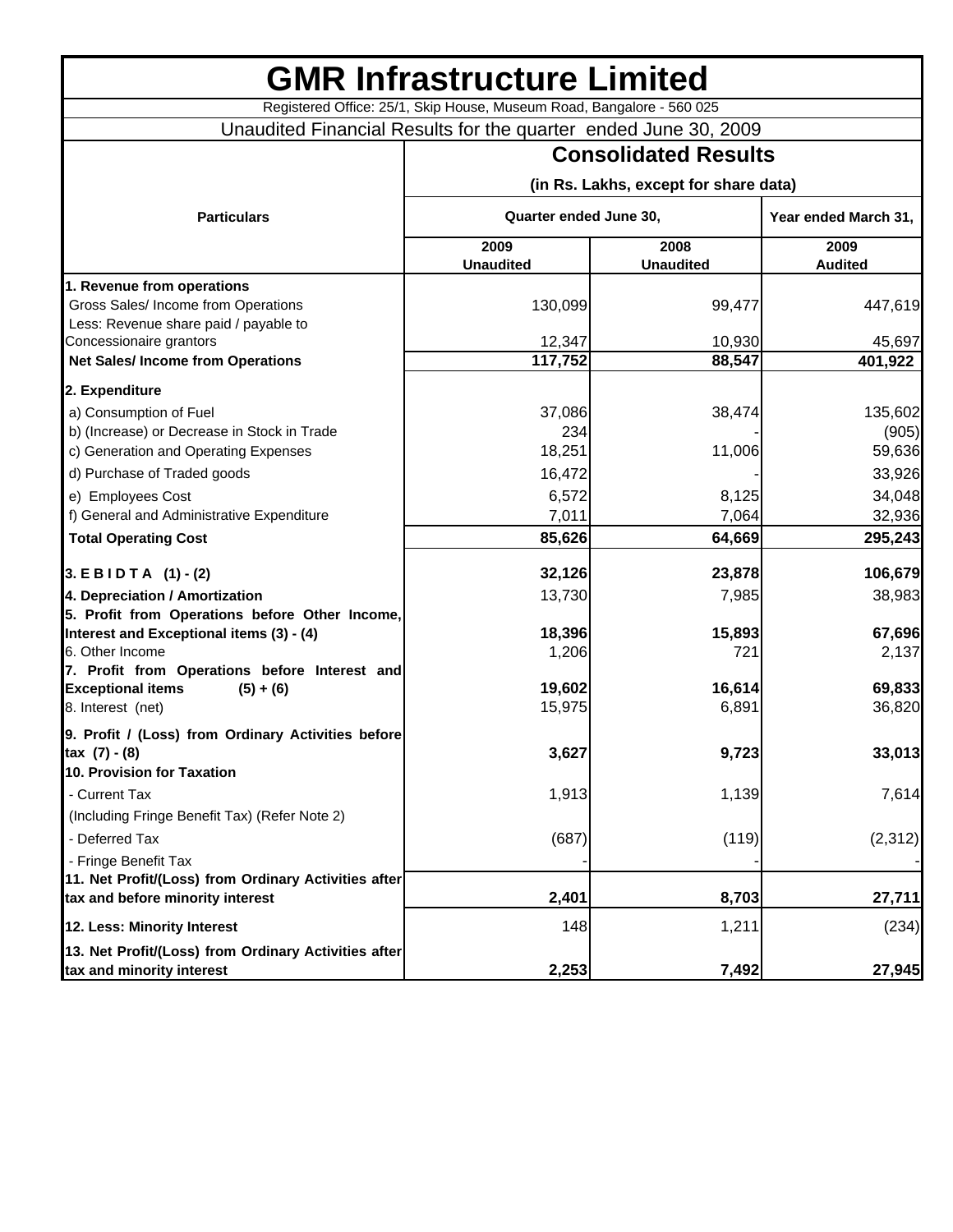|                                                                                                 | <b>GMR Infrastructure Limited</b>                                     |                  |                      |
|-------------------------------------------------------------------------------------------------|-----------------------------------------------------------------------|------------------|----------------------|
|                                                                                                 | Registered Office: 25/1, Skip House, Museum Road, Bangalore - 560 025 |                  |                      |
| Unaudited Financial Results for the quarter ended June 30, 2009                                 |                                                                       |                  |                      |
|                                                                                                 | <b>Consolidated Results</b><br>(in Rs. Lakhs, except for share data)  |                  |                      |
|                                                                                                 |                                                                       |                  |                      |
| <b>Particulars</b>                                                                              | Quarter ended June 30,                                                |                  | Year ended March 31, |
|                                                                                                 | 2009                                                                  | 2008             | 2009                 |
|                                                                                                 | <b>Unaudited</b>                                                      | <b>Unaudited</b> | <b>Audited</b>       |
| 14. Paid-up equity share capital                                                                | 36,674                                                                | 36,413           | 36,413               |
| (Face value - Rs. 2 per share)                                                                  |                                                                       |                  |                      |
| 15. Reserves excluding Revaluation Reserves as                                                  |                                                                       |                  |                      |
| per Balance Sheet                                                                               |                                                                       |                  | 610,700              |
| 16. Earnings Per Share - Basic and Diluted - (Rs.)                                              | 0.12                                                                  | 0.41             | 1.53                 |
| (not annualised)                                                                                |                                                                       |                  |                      |
| Weighted average number of shares used in                                                       | 1,822,373,518                                                         | 1,820,646,463    | 1,820,649,979        |
| computing Earning Per Share                                                                     |                                                                       |                  |                      |
| 17. Public Shareholding                                                                         |                                                                       |                  |                      |
| Number of shares                                                                                | 469,373,973                                                           | 486,421,493      | 456,814,301          |
| - Percentage of shareholding                                                                    | 25.60%                                                                | 26.72%           | 25.09%               |
| 18. Promoters and Promoter Group Share Holding                                                  |                                                                       |                  |                      |
| a) Pledged / Encumbered                                                                         |                                                                       |                  |                      |
| - Number of shares                                                                              | 184, 341, 779                                                         |                  | 258,657,887          |
| - Percentage of shares (as % of the total                                                       |                                                                       |                  |                      |
| shareholding of promoter and promoter group)<br>- Percentage of shares (as % of the total share | 13.51%                                                                |                  | 18.97%               |
| capital of the company)                                                                         | 10.05%                                                                |                  | 14.21%               |
| b) Non- Encumbered                                                                              |                                                                       |                  |                      |
| - Number of shares                                                                              | 1,179,961,444                                                         |                  | 1,105,185,900        |
| - Percentage of shares (as % of the total                                                       |                                                                       |                  |                      |
| shareholding of promoter and promoter group)<br>- Percentage of shares (as % of the total share | 86.49%                                                                |                  | 81.03%               |
| capital of the company)                                                                         | 64.35%                                                                |                  | 60.70%               |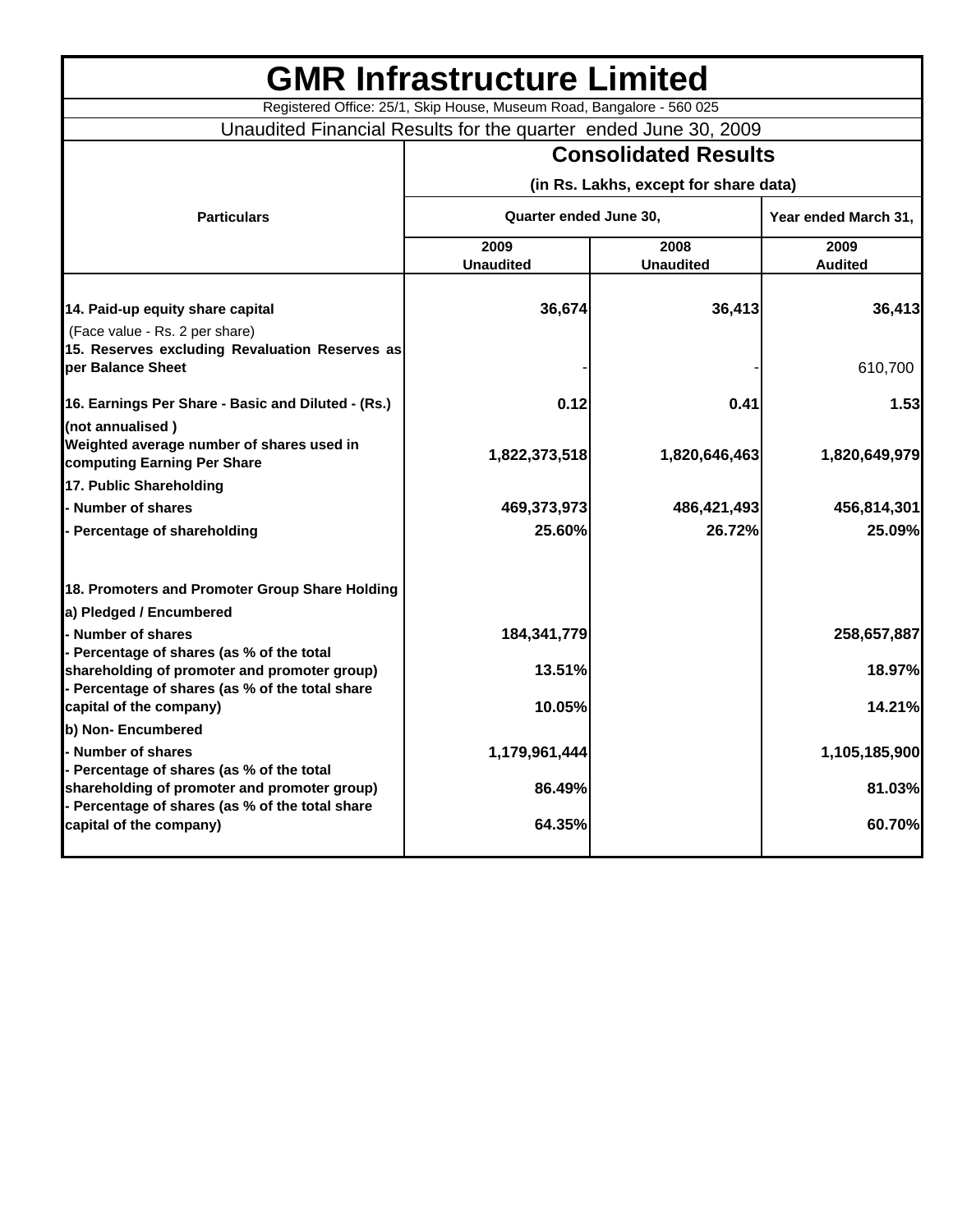| <b>GMR Infrastructure Limited</b>                                              |                          |                          |                        |  |  |
|--------------------------------------------------------------------------------|--------------------------|--------------------------|------------------------|--|--|
| Report on Consolidated Segment Revenue, Results and Capital Employed           |                          |                          |                        |  |  |
|                                                                                |                          |                          | (in Rs. Lakhs)         |  |  |
| <b>Particulars</b>                                                             | Quarter ended June 30,   |                          | Year ended March 31,   |  |  |
|                                                                                | 2009<br><b>Unaudited</b> | 2008<br><b>Unaudited</b> | 2009<br><b>Audited</b> |  |  |
| 1. Segment Revenue                                                             |                          |                          |                        |  |  |
| a) Airports                                                                    | 44,464                   | 38,623                   | 166,321                |  |  |
| Less: Revenue share paid / payable to                                          |                          |                          |                        |  |  |
| Concessionaire grantors                                                        | 12,347                   | 10,930                   | 45,697                 |  |  |
| Net Airports Revenue                                                           | 32,117                   | 27,693                   | 120,624                |  |  |
| b) Power                                                                       | 62,932                   | 50,706                   | 213,871                |  |  |
| c) Roads                                                                       | 7,642                    | 3,469                    | 15,190                 |  |  |
| d) Others                                                                      | 15,957                   | 6,802                    | 55,632                 |  |  |
| <b>Total</b>                                                                   | 118,648                  | 88,670                   | 405,317                |  |  |
| Less: Inter Segment                                                            | 896                      | 123                      | 3,395                  |  |  |
| <b>Net Segment Revenue</b>                                                     | 117,752                  | 88,547                   | 401,922                |  |  |
| 2. Segment Result [Profit before tax and<br>interest (net of interest income)] |                          |                          |                        |  |  |
| a) Airports                                                                    | 4,416                    | 1,519                    | 1,400                  |  |  |
| b) Power                                                                       | 6,079                    | 7,974                    | 41,078                 |  |  |
| c) Roads                                                                       | 3,525                    | 1,792                    | 7,102                  |  |  |
| d) Others                                                                      | 5,582                    | 5,329                    | 20,253                 |  |  |
| <b>Total</b>                                                                   | 19,602                   | 16,614                   | 69,833                 |  |  |
| Less: Interest expenses (net)                                                  | 15,975                   | 6,891                    | 36,820                 |  |  |
| Profit before tax                                                              | 3,627                    | 9,723                    | 33,013                 |  |  |
| 3. Capital employed                                                            |                          |                          |                        |  |  |
| (Segment Assets - Segment Liabilities)                                         |                          |                          |                        |  |  |
| a) Airports                                                                    | 298,601                  | 239,619                  | 301,740                |  |  |
| b) Power                                                                       | 320,248                  | 125,722                  | 302,860                |  |  |
| c) Roads                                                                       | 70,760                   | 53,689                   | 70,372                 |  |  |
| d) Others                                                                      | 154,155                  | 331,055                  | 155,353                |  |  |
| <b>Total</b>                                                                   | 843,764                  | 750,085                  | 830,325                |  |  |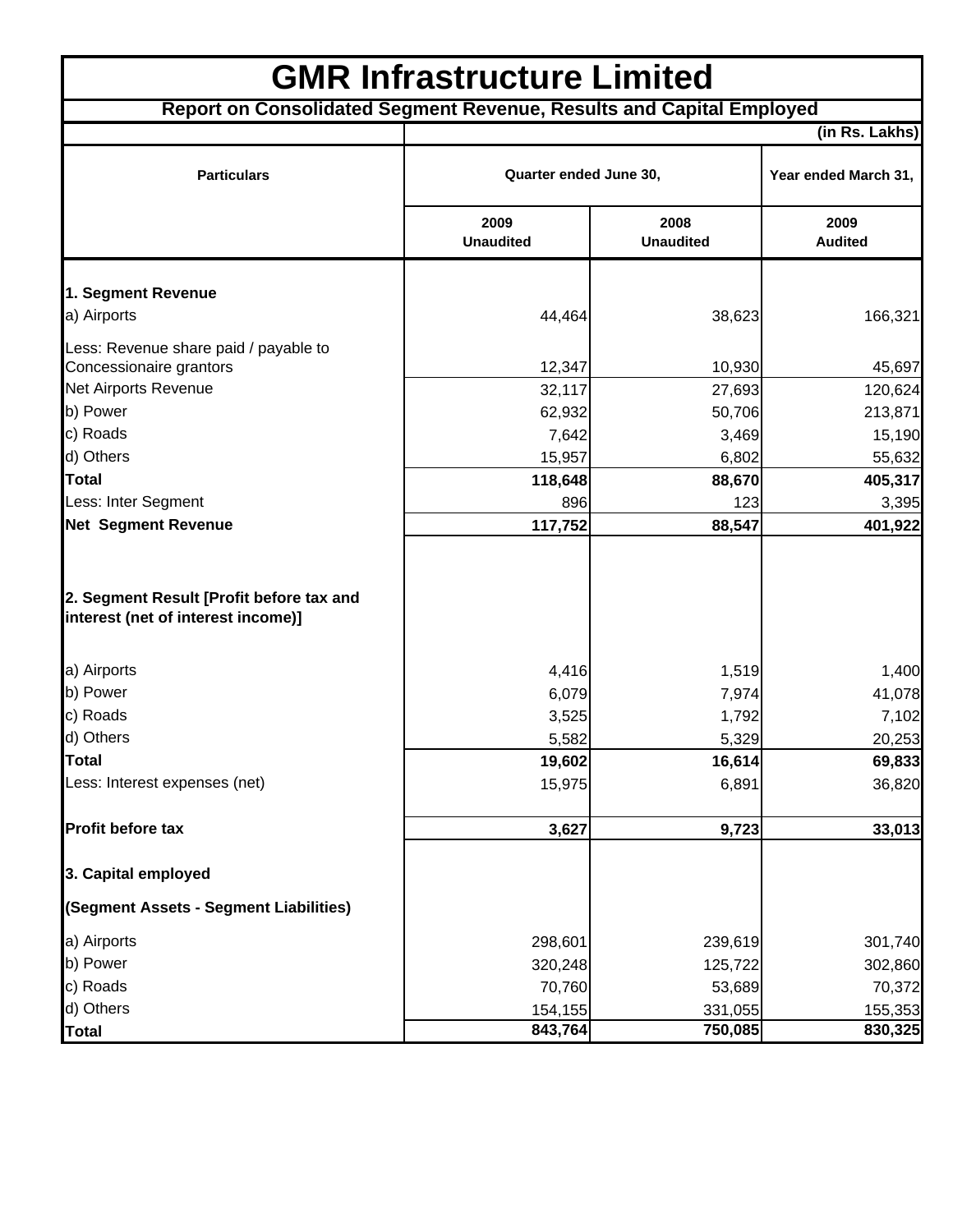## **Notes to consolidated results:**

## **1. Consolidation and Segment Reporting**

- a. Pursuant to the provisions of Clause 41 of the Listing Agreement, the company has opted to publish only the consolidated results. The Company carries its four business verticals viz., Airports, Energy, Roads and Others through various subsidiaries and an associate, being Special Purpose Vehicles exclusively formed to build and operate various infrastructure projects. While the full revenues, expenses and results of the subsidiaries are consolidated, those of the associate are consolidated to the extent of the Company's shareholding in such associate. Investors can view the standalone results of the company on the Company's website www.gmrgroup.co.in or on the websites of BSE (www.bseindia.com) or NSE (www.nse-india.com).
- b. The above published consolidated results have been extracted from consolidated financial statements prepared in accordance with principles and procedures as set out in the Accounting Standard (AS) - 21 on 'Consolidated Financial Statements', AS - 23 on 'Accounting for Investments in Associates in Consolidated Financial Statements' and AS – 27 on 'Financial Reporting of Interests in Joint Venture', as referred to in section 211(3C) of the Companies Act, 1956.
- c. The segment report of the Company and its consolidated subsidiaries and an associate has been prepared in accordance with Accounting Standard 17 on Segment Reporting as referred to in Section 211(3C) of the Companies Act, 1956.

| Segment         | Description of Activity                               |
|-----------------|-------------------------------------------------------|
| <b>Airports</b> | Development and operation of airports                 |
| Power           | Generation of power and provision of related services |
| <b>Roads</b>    | Development and operation of roadways                 |
| <b>Others</b>   | Urban Infrastructure and other residual activities    |

The business segments of the Company comprise of the following:

- 2. No provision has been made for Fringe Benefit Tax (FBT) for the quarter ended June 30, 2009, as the same has been abolished in the Finance (no.2) Bill, 2009. The provision for FBT for the quarter ended June 30, 2008 and year ended March 31, 2009 was Rs.119 lakhs and Rs.604 lakhs respectively.
- 3. During the quarter, the Company has commenced business of construction including as EPC contractor etc., on its own in pursuance of its main objects clauses under its Memorandum of Association of the Company.
- 4. GMR Ulundurpet Expressways Private Limited (GUEPL), a subsidiary of the Company, has commenced the commercial operations from July 25, 2009 and accordingly the results of GUEPL would be consolidated from the next quarter
- 5. During the quarter, the consortium led by the Company has won the Hyderabad-Vijayawada highway project on a Build, Operate and Transfer (Toll) basis through international competitive bidding route
- 6. During the quarter, the consortium led by the Company has won the Chennai Outer Ring Road (ORR) project in Tamilnadu on a Design, Build, Finance, Operate and Transfer (Annuity) basis through international competitive bidding route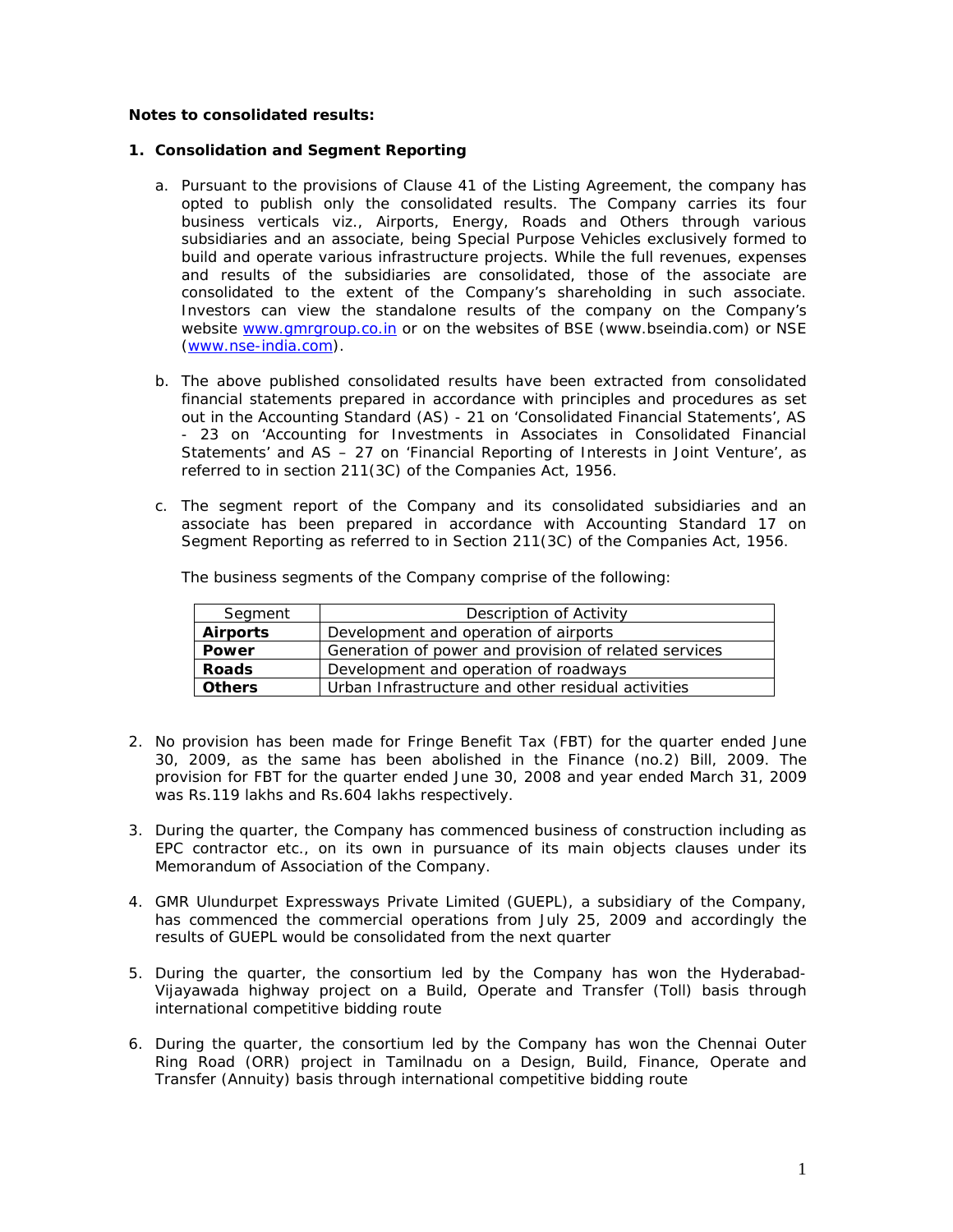- 7. During the quarter, the Company has signed an agreement with the international power producer Intergen NV (Intergen) to acquire Intergen's 100 percent ownership stake in Island Power – a Singapore based private electric power utility. Island Power is currently developing an 800 MW combined-cycle power facility fired by natural gas, to be located on Jurong Island, Singapore.
- 8. With the objective of consolidating the shareholding of the Company and its subsidiaries in Delhi International Airport Private Limited (DIAL), the company had obtained approval of the shareholders of the Company in the Extraordinary General Meeting held on June 9, 2009 for issue of up to 1,35,00,000 equity shares of Rs.2/ each fully paid up on preferential allotment basis for consideration other than cash to IDFC Infrastructure Fund - India Development Fund ('IDF') and consideration being (a) 4,68,00,000 equity shares of Rs.10/- each fully paid up of the DIAL held by IDF and (b) the amount of Rs. 48.75 Crore paid by IDF to DIAL as advance towards subscription of further equity shares of DIAL.

Pursuant to the above, Management Committee of the Board of Directors of the Company at its meeting held on June 19, 2009 has allotted 1,30,19,108 fully paid-up Equity Shares of Rs.2/- each to IDF on preferential basis at Issue Price of Rs. 115/- per Equity Share (including Rs.113/- per equity share towards share premium). In accordance with Securities and Exchange Board of India (Disclosure and Investor Protection) Guidelines, 2000, shares allotted to IDF are locked in for a period of one year from the date of allotment i.e. up to June 18, 2010. Consequent upon the above said allotment to IDF, the issued share capital of the company increased to 1,83,36,77,196 equity shares of Rs. 2/- each. Further, upon acquisition of equity shares of DIAL held by IDF, the shareholdings of the Company and its subsidiaries in DIAL increased to 54%.

- 9. GMR Hyderabad International Airport Limited (GHIAL) has taken a variable rate currency loan to the tune of USD125 mn which was converted into Fixed Rate Loan by entering into an arrangement of Interest Rate Swap (IRS) over the tenure of the loan. Accordingly the interest cost on the said loan has been accounted for taking into consideration the amount payable as per the terms of the loan and the IRS taken together. As such, the IRS has not been separately accounted for.
- 10. The Company, through its step-down subsidiary, GMR Energy Global Limited, has entered into necessary arrangements to acquire 50% equity stake in Intergen NV by means of Compulsory Convertible Debentures (CCD). The Company has also given a corporate guarantee up to a maximum of USD 1.38 billion to the lenders on behalf of a fellow subsidiary to enable it to raise debt for financing the aforesaid acquisition. Intergen NV is a global energy company, which operates 8086 MW capacity across five countries in four continents and is further developing 4686 MW. The financial results of Intergen NV have not been considered in the consolidated results of the Company pending conversion of such CCDs.
- 11. Interest and other finance charges are net of interest income, amounting to Rs.2,886 lakhs for current quarter ended June 30, 2009 (2008: Rs.942 lakhs)

## **12.Minority Interest:**

Minority Interest represents that share of the profits and losses of various subsidiaries which relates to the minority shareholders (shareholders other than the Company) in various subsidiaries of the Company.

The share of Minority Interest in consolidated net profit for the Quarter ended June 30, 2009 was Rs.148 lakhs (2008: Rs. 1,211 lakhs)